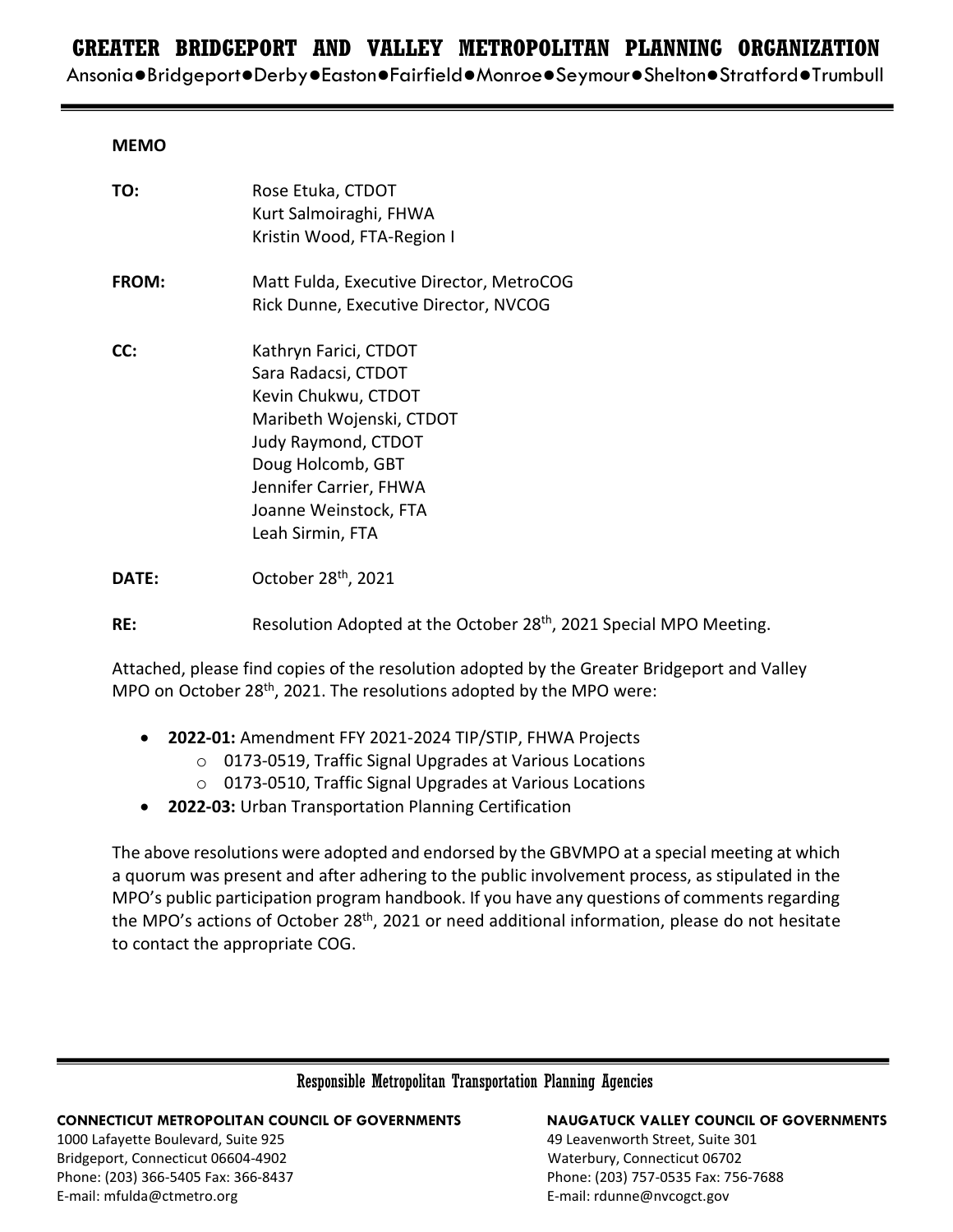Ansonia●Bridgeport●Derby●Easton●Fairfield●Monroe●Seymour●Shelton●Stratford●Trumbull

## **RESOLUTION 2022-01 AMENDMENT FFY 2021-2024 TRANSPORTATION IMPROVEMENT PROGRAM FHWA PROGRAMS**

**WHEREAS,** the Greater Bridgeport and Valley Metropolitan Planning Organization (MPO) is authorized by the *Fixing America's Surface Transportation Act (FAST Act)* and related US Department of Transportation regulations to prepare, endorse; and periodically amend a short range Transportation Improvement Program for the 10-town MPO area within the Bridgeport-Stamford Urbanized Area;

**WHEREAS,** the MPO endorsed the *FFY 2021-2024 Transportation Improvement Program for the Greater Bridgeport and Valley Planning Regions <i>(TIP)* at its October 14<sup>th</sup>, 2020 meeting; and the US Department of Transportation (Federal Highway Administration and Federal Transit Administration) have approved the *State FFY 2021-2024 Transportation Improvement Program (STIP)*;

**WHEREAS,** the *FAST Act* allocates funds to the State of Connecticut under various federal transportation assistance programs administered by the Federal Highway Administration;

**WHEREAS,** the *FAST Act* planning guidelines require the *TIP/STIP* to be fiscally constrained to available program funds;

**WHEREAS,** the Connecticut Department of Transportation is requesting amendments to the *TIP/STIP* to add program funding to continue on-going projects listed in the current *TIP/STIP*;

**WHEREAS,** these amendments represent minor modifications of the *TIP/STIP* and involve projects that are exempt from the regional emissions analyses and do not necessitate a new air quality analysis;

**WHEREAS**, the public notification and review of these proposed amendments was consistent with and followed the procedures set forth in the MPO's *Public Participation Plan*, as amended, and the proposed amendments are consistent with the goals and objectives of the Metropolitan Transportation Plans of the Greater Bridgeport and Valley Planning Region.

**NOW, THEREFORE BE IT RESOLVED** that the Greater Bridgeport and Valley MPO endorses the amendment of the *FFY 2021-2024 Transportation Improvement Program* to include the projects as described and listed in the attachment to this resolution.

This resolution shall become effective as of October 28, 2021.

## Responsible Metropolitan Transportation Planning Agencies

**CONNECTICUT METROPOLITAN COUNCIL OF GOVERNMENTS NAUGATUCK VALLEY COUNCIL OF GOVERNMENTS**

1000 Lafayette Boulevard, Suite 925 49 Leavenworth Street, Suite 301 Bridgeport, Connecticut 06604-4902 Waterbury, Connecticut 06702 Phone: (203) 366-5405 Fax: 366-8437 Phone: (203) 757-0535 Fax: 756-7688 E-mail: mfulda@ctmetro.org entitled and the set of the set of the E-mail: rdunne@nvcogct.org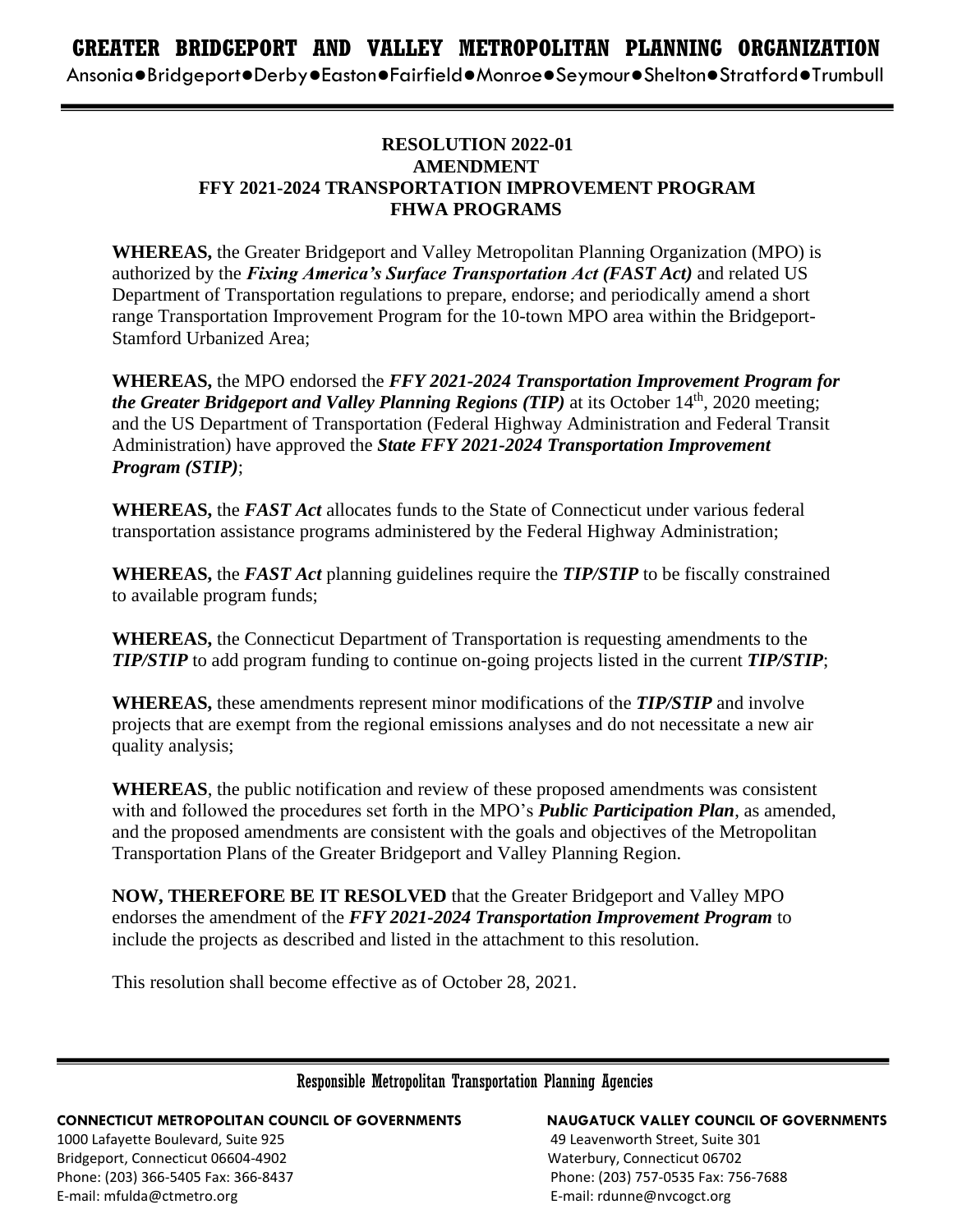We, the undersigned co-secretaries of Greater Bridgeport and Valley Metropolitan Planning Organization (MPO), Connecticut, do hereby certify that the resolution adopted by the MPO at a special public meeting held on October 28, 2021 at which a quorum was present and that the same is a correct and true transcript from the original thereof.

Respectfully submitted,

1ph

710

MetroCOG – MPO Co-Secretary NVCOG – MPO Co-Secretary

Matt Fulda, Executive Director Richard T. Dunne, Executive Director

Date: October 28, 2021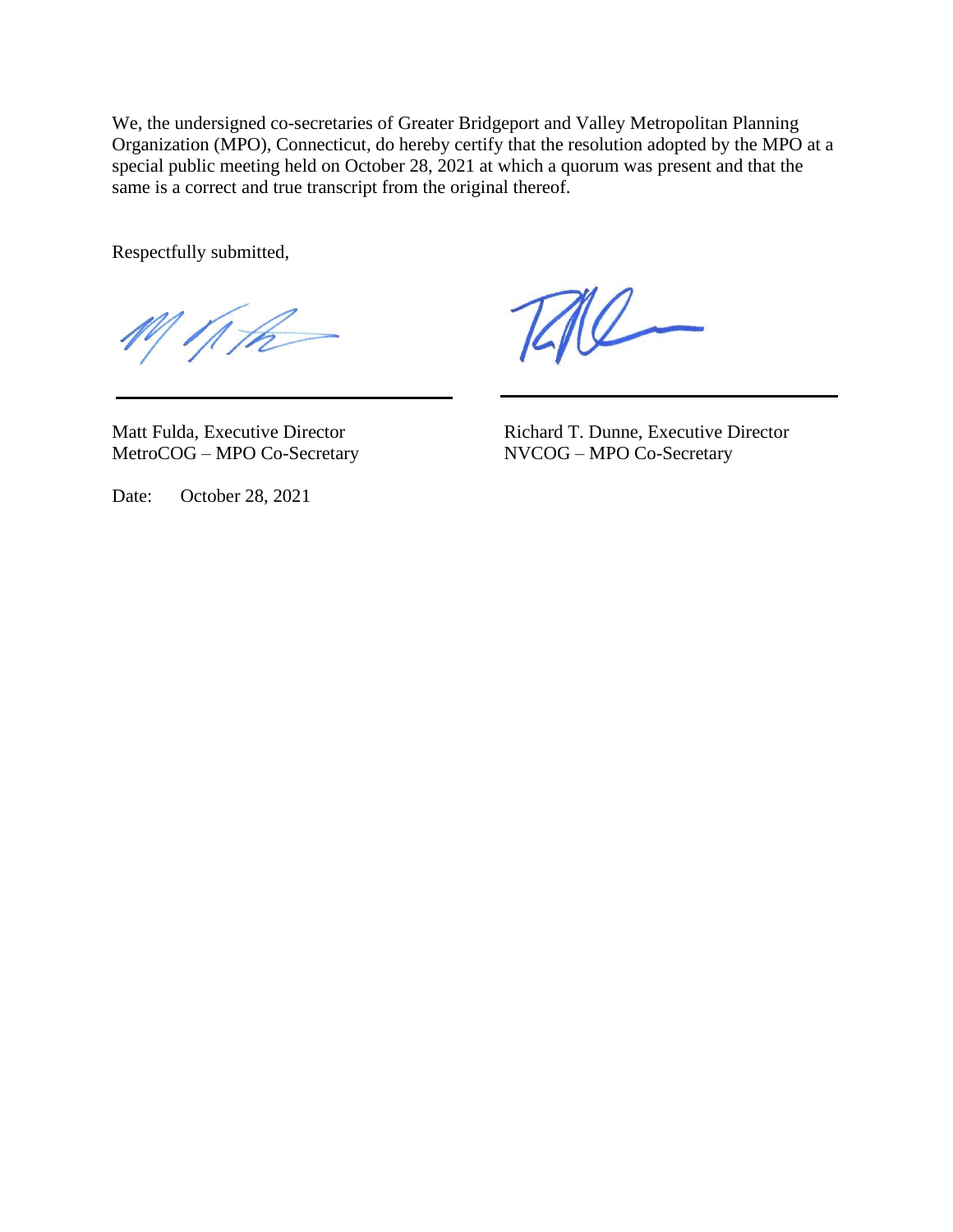# AMENDMENT FFY 2021-2024 STATE TRANSPORTATION IMPROVEMENT PROGRAM (TIP/STIP): FHWA PROGRAMS

The Connecticut Department of Transportation is requesting the following amendments to the FFY 2021-2024 State Transportation Improvement Program (STIP/TIP).

- **1. Project 0173-0519:** This project will replace signals to meet current standards at various District 3 locations, including Bridgeport and Stratford. These include:
	- **Bridgeport,** Full replacements: Route 700 (Fairfield Ave) at Iranistan Ave, Route 130 (Stratford/Connecticut Ave) at Hollister Ave and Route 1 (North Ave) at Route 59.
	- **Stratford,** Route 113:
		- oPartial replacements at Surf Ave, Honeyspot Rd/Honeyspot Rd extension, Garfield Ave/Long Beach Ave and Access Road.
		- oGPS units/replace controllers at Eagles Nest Rd/DOT Maintenance Garage and Watson Blvd.

Proposed Action: **New Project** Funding: **STP-A**

| <b>Phase</b> | Year | <b>Total</b><br>(\$000) | <b>State</b><br>(5000) | Local<br>(5000) |     |
|--------------|------|-------------------------|------------------------|-----------------|-----|
| PD           | 2022 | \$640                   | \$640                  | \$0             | \$0 |
| FD           | 2023 | \$563                   | \$563                  | \$0             | \$0 |
| <b>ROW</b>   | 2023 | \$130                   | \$130                  | \$0             | \$0 |

- **2. Project 0173-051:** This project will replace signals to meet current standards at various District 3 locations, including Fairfield, Shelton, Stratford, and Trumbull. These include:
	- **Fairfield,** Route 59 (Brooklawn Ave/Stratfield Rd) intersection at Capitol Ave and Collingwood Rd (borders Bridgeport)
	- **Shelton,** Route 714 (Bridgeport Ave):
		- oOld Stratford Rd. and Commerce Dr.
		- oBeard Sawmill Rd. and Mill St.
		- oLong Hill Cross Rd
	- **Stratford,** Route 110/Route 113 (N. Main St.) at Route 110 (E. Main St.)
	- **Trumbull,** Route 108 (Nichols Ave.) at Route 743 (Penny Ave.) and Route 8/25 NB On-Ramp.

Proposed Action: **New Project** Funding: **STP-A**

| <b>Phase</b> | Year | <b>Total</b><br>(5000) | Federal<br>(5000) | <b>State</b><br>(5000) | Local<br>(5000) |
|--------------|------|------------------------|-------------------|------------------------|-----------------|
| <b>ROW</b>   | 2022 | \$110                  | \$110             | \$0                    | \$0             |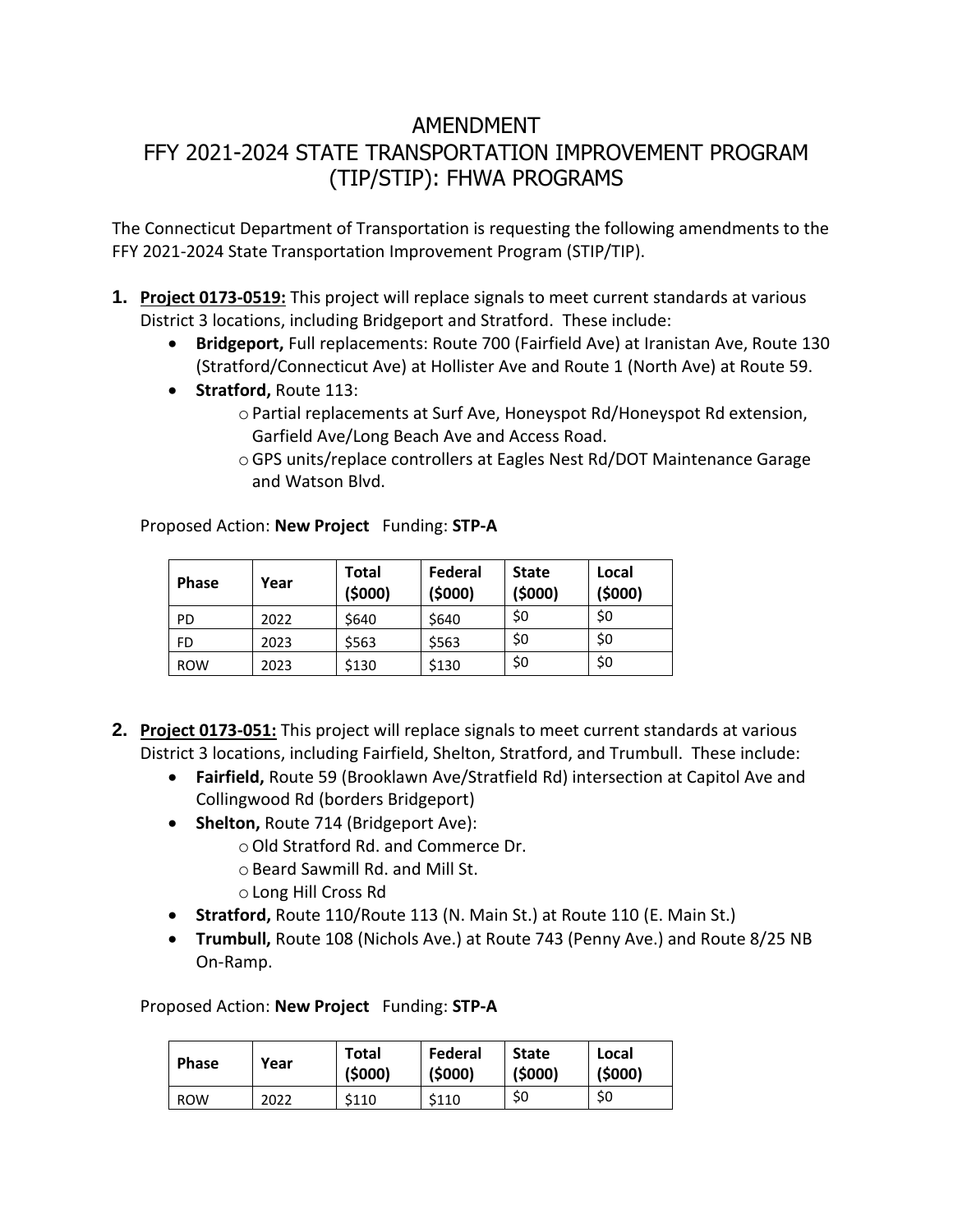| - - |  | ◡ | . . |  |
|-----|--|---|-----|--|
|-----|--|---|-----|--|

**MPO Action:** The proposed amendments are consistent with the long range transportation of the Connecticut Metropolitan Council of Governments and the Valley Council of Governments and conform to the air quality objectives. The proposed schedule, programming and funding adjustments will maintain a financially constrained TIP/STIP. It is recommended that the MPO endorse the proposed amendments to the FFY 2018-2021 TIP/STIP as described above and listed in the attached table.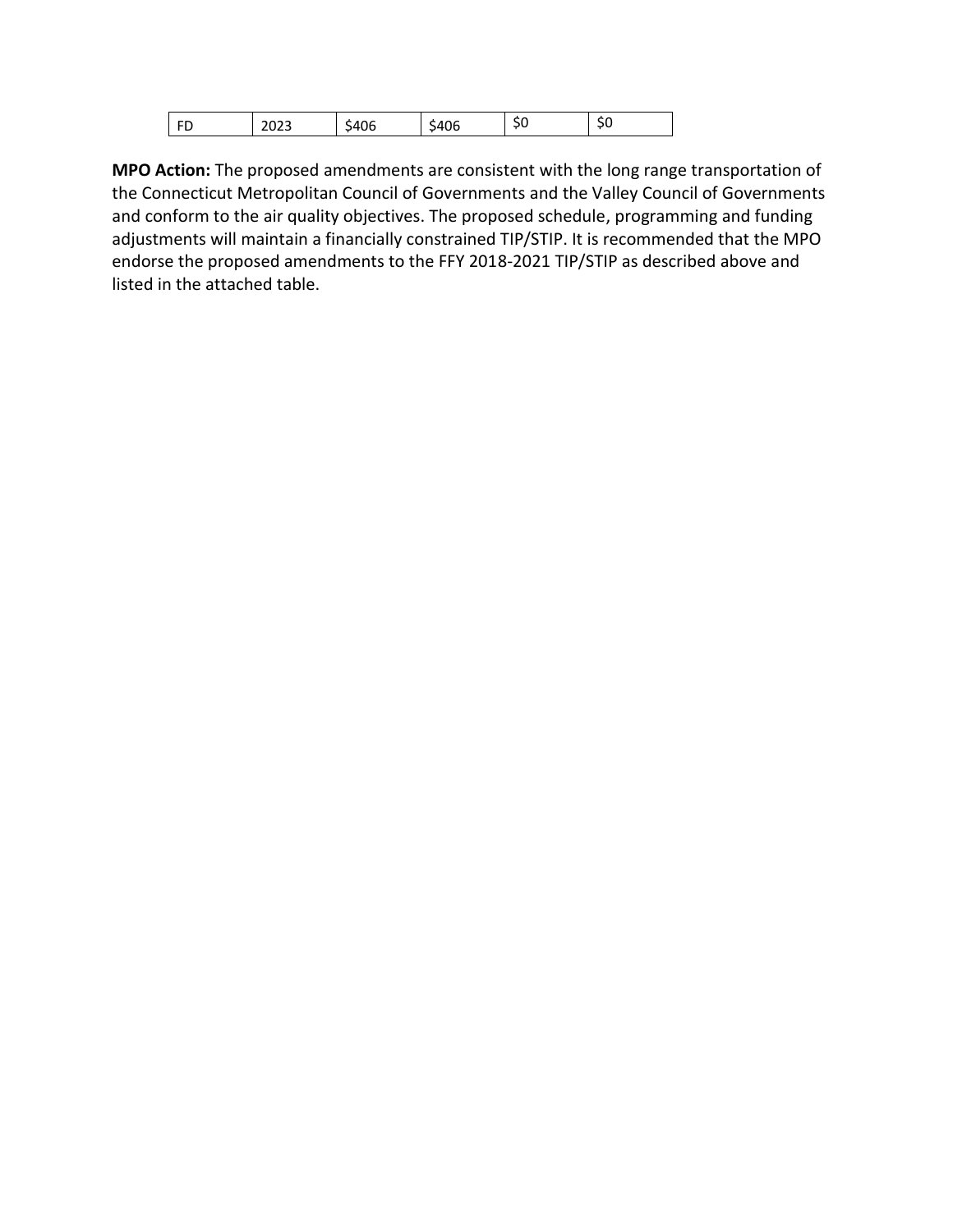| Region  | <b>FA Code</b> | Proj      | <b>AQC</b> | <b>RteSys</b> | Town       | $\underline{\mathsf{AC}}$<br><b>Description</b>                                                        | Phase      | Year | <b>Total</b> | Federal | <b>State</b> | Local | <b>Comment</b> | Change |
|---------|----------------|-----------|------------|---------------|------------|--------------------------------------------------------------------------------------------------------|------------|------|--------------|---------|--------------|-------|----------------|--------|
| 1, 7, 8 | <b>STPA</b>    | 0173-0510 | X7         | Various       | District 3 | <b>REPLACE</b><br><b>TRAFFIC</b><br>CONTROL<br>SIGNALS @<br><b>VARIOUS</b><br><b>LOCATIONS</b>         | <b>FD</b>  | 2022 | 406,000      | 406,000 | $\mathbf 0$  |       |                |        |
| 1, 7, 8 | <b>STPA</b>    | 0173-0510 | X7         | Various       | District 3 | <b>REPLACE</b><br><b>TRAFFIC</b><br>CONTROL<br>SIGNALS @<br><b>VARIOUS</b><br><b>LOCATIONS</b>         | <b>ROW</b> | 2022 | 110,000      | 110,000 | $\theta$     |       |                |        |
| 7,8     | <b>STPA</b>    | 0173-0519 | X7         | Various       | District 3 | <b>TRAFFIC</b><br>CONTROL<br><b>SIGNAL</b><br><b>UPGRADES AT</b><br><b>VARIOUS</b><br><b>LOCATIONS</b> | PD         | 2022 | 640,000      | 640,000 | $\mathbf 0$  |       |                |        |

Greater Bridgeport and Valley Metropolitan Planning Organization 2021-2024 TIP/STIP: Amendment

Concur withAmendment

withAmendment

Concur

Date: 10/28/2021

Matthew Fulda

l

Rick Dunne

Date: 10/28/2021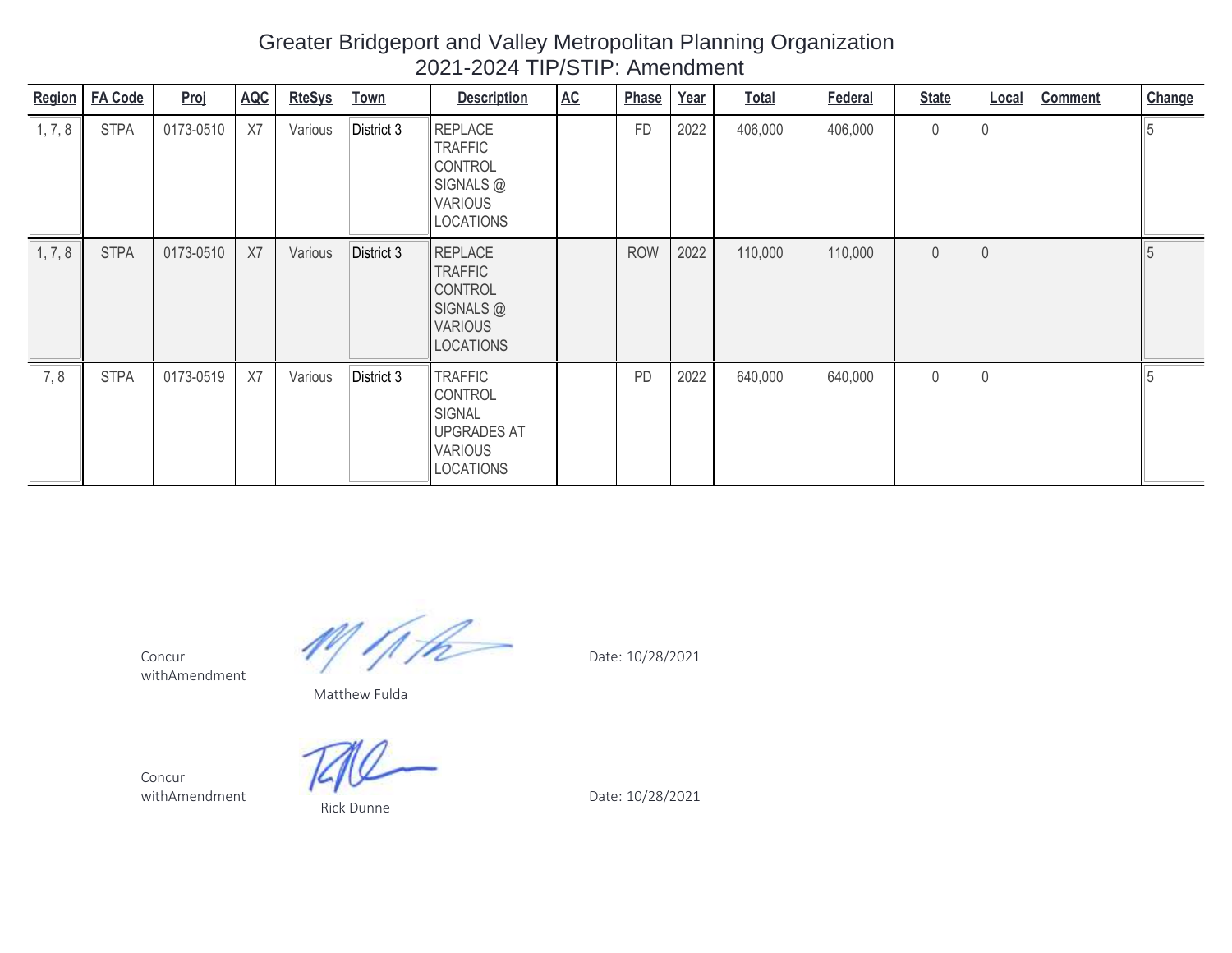| <b>Region</b> | <b>FA Code</b> | Proj      | <b>AQC</b> | <b>RteSys</b> | Town       | <b>Description</b>                                                                              | <b>AC</b> | Phase      | Year | <b>Total</b> | Federal | <b>State</b> | <b>Local</b> | <b>Comment</b> | Change |
|---------------|----------------|-----------|------------|---------------|------------|-------------------------------------------------------------------------------------------------|-----------|------------|------|--------------|---------|--------------|--------------|----------------|--------|
| 7,8           | <b>STPA</b>    | 0173-0519 | X7         | Various       | District 3 | <b>TRAFFIC</b><br>CONTROL<br>SIGNAL<br><b>UPGRADES AT</b><br><b>VARIOUS</b><br><b>LOCATIONS</b> |           | <b>ROW</b> | 2023 | 130,000      | 130,000 | $\mathbf 0$  |              |                |        |
| 7,8           | <b>STPA</b>    | 0173-0519 | X7         | Various       | District 3 | <b>TRAFFIC</b><br>CONTROL<br>SIGNAL<br><b>UPGRADES AT</b><br><b>VARIOUS</b><br><b>LOCATIONS</b> |           | <b>FD</b>  | 2023 | 562,500      | 562,500 | 0            |              |                |        |

Concur withAmendment

withAmendment

Concur

 $\eta$  of the 19

Date: 10/28/2021

Matthew Fulda

l

Rick Dunne

Date: 10/28/2021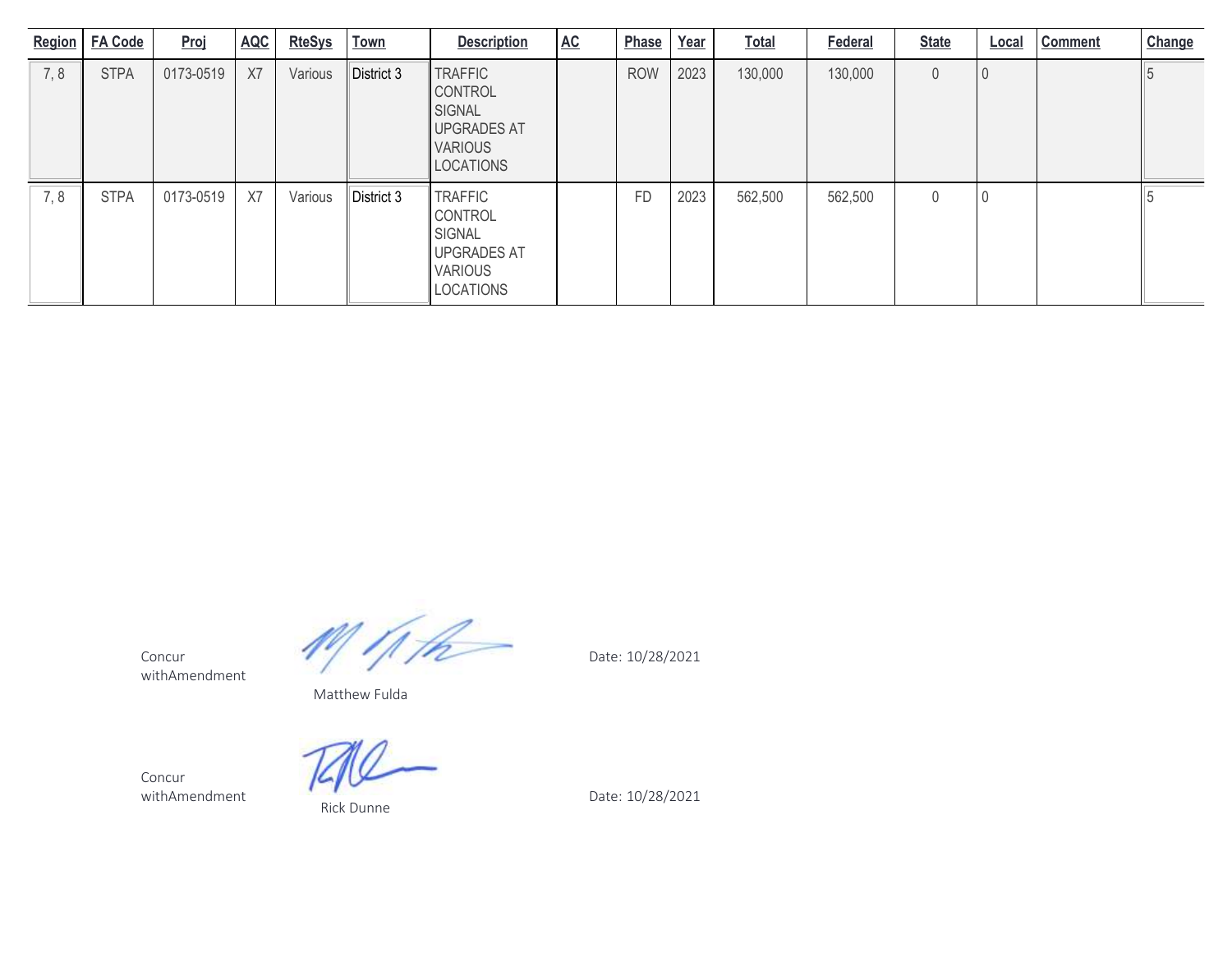# **RESOLUTION 2022-03**

## **URBAN TRANSPORTATION PLANNING CERTIFICATION GREATER BRIDGEPORT AND VALLEY METROPOLITAN PLANNING ORGANIZATION**

**WHEREAS,** the Greater Bridgeport and Valley Metropolitan Planning Organization (GBVMPO) is authorized by the *Fixing America's Surface Transportation Act (FAST Act)* relating to self-certification of metropolitan planning organizations, requires the MPO to certify that the metropolitan transportation planning process is being carried out in accordance with all applicable US Department of Transportation requirements and must submit such certification concurrent with the submittal of the entire proposed TIP to the FHWA and the FTA as part of the STIP approval;

**WHEREAS,** the Connecticut Metropolitan Council of Governments conducts the transportation planning process for the Greater Bridgeport and Valley planning region in accordance with the planning regulations promulgated by the US Department of Transportation and specified in the *FAST Act,* by preparing an annual Unified Planning Work Program, conducting and performing transportation planning activities as contained in the UPWP, cooperatively preparing, maintaining and amending the endorsed short-range transportation improvement program (TIP), preparing and updating a metropolitan transportation plan (MTP), assessing the air quality impacts of the proposed transportation improvement projects included in the TIP and MTP, and proactively involving the public in the transportation planning process and;

**WHEREAS**, the GBVMPO adheres to the principles of non-discrimination on the basis of race, color, creed, national origin, sex, or age in employment or business opportunity, as specified in Title VI of the Civil Rights Act of 1964, Section 504 of the Rehabilitation Act of 1973, the Americans with Disabilities Act of 1990 and Older Americans Act, and regarding the involvement of disadvantaged business enterprises in USDOT funded projects and the implementation of an equal employment opportunity program on Federal and Federal-aid highway construction contracts.

**NOW, THEREFORE BE IT RESOLVED** that the Greater Bridgeport and Valley Metropolitan Planning Organization, the Metropolitan Planning Organization for the Bridgeport-Stamford Urbanized Area covered by Greater Bridgeport and the Valley planning regions, hereby certifies that the urban transportation planning process has been and is being conducted in accordance with the terms and provisions of the rules and regulations promulgated by the US Department of Transportation under the *FAST Act* and that all applicable provisions relative to involvement of public and private providers of mass transportation, civil rights, involvement of minority business enterprises, special efforts for elderly and disabled persons, the Clean Air Act and amendments, 23 U.S.C and 49 U.S.C have been satisfied.

## Responsible Metropolitan Transportation Planning Agencies

## **CONNECTICUT METROPOLITAN COUNCIL OF GOVERNMENTS NAUGATUCK VALLEY COUNCIL OF GOVERNMENTS**

1000 Lafayette Boulevard, Suite 925 49 Leavenworth Street, Suite 301 Bridgeport, Connecticut 06604-4902 Waterbury, Connecticut 06702 Phone: (203) 366-5405 Fax: 366-8437 Phone: (203) 757-0535 Fax: 756-7688 E-mail: mfulda@ctmetro.org E-mail: rdunne@nvcogct.org